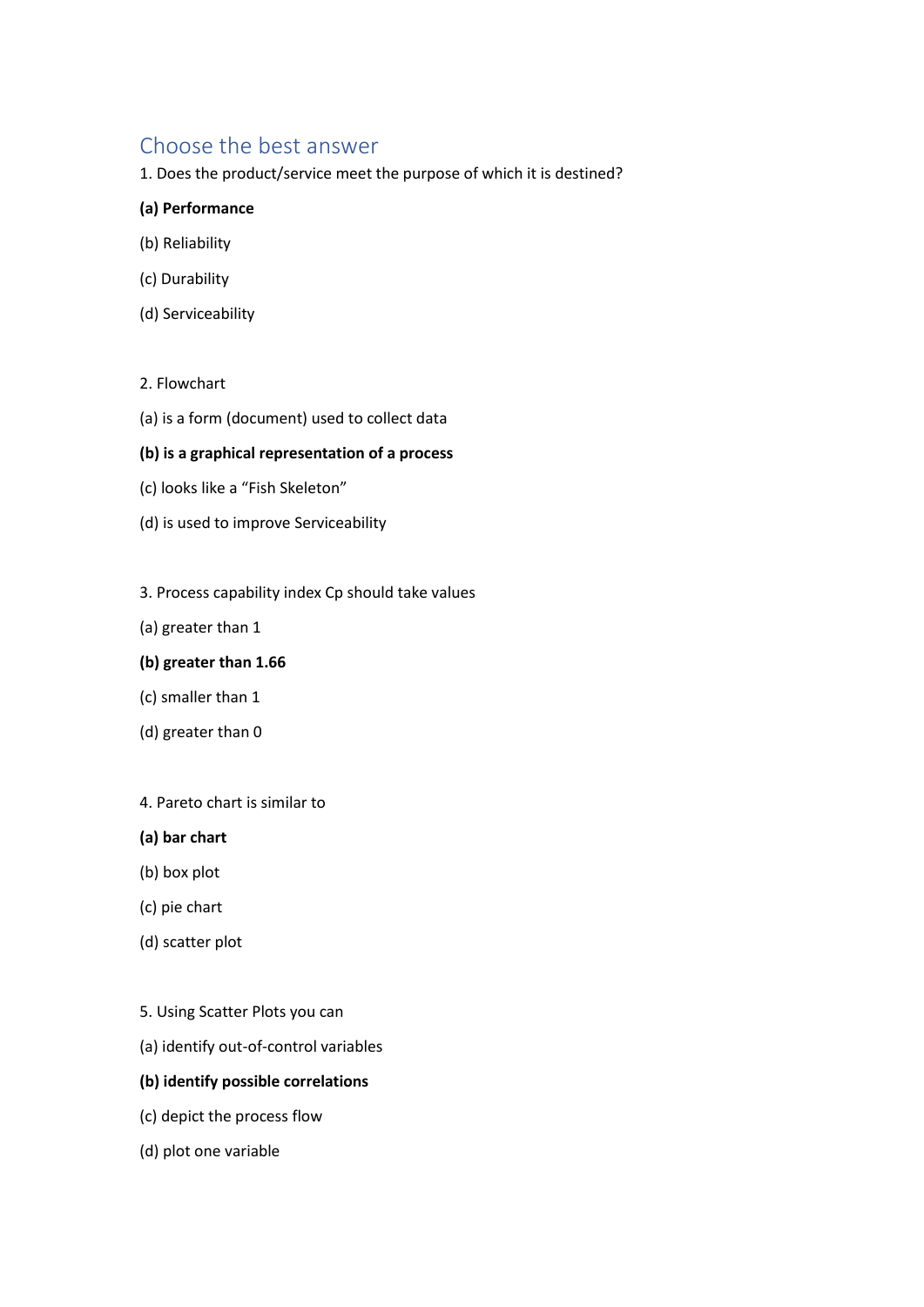6. In the following figure \_\_\_\_\_\_\_\_\_\_\_\_\_\_\_\_\_\_\_\_\_ is presented.



- (a) an out-of-control process
- **(b) an in-control process**
- (c) a scatter plot
- (d) a flow chart



7. In the following figure \_\_\_\_\_\_\_\_\_\_\_\_\_\_\_\_\_\_\_\_\_\_\_\_\_ is presented.

- **(a) a control chart**
- (b) a scatter plot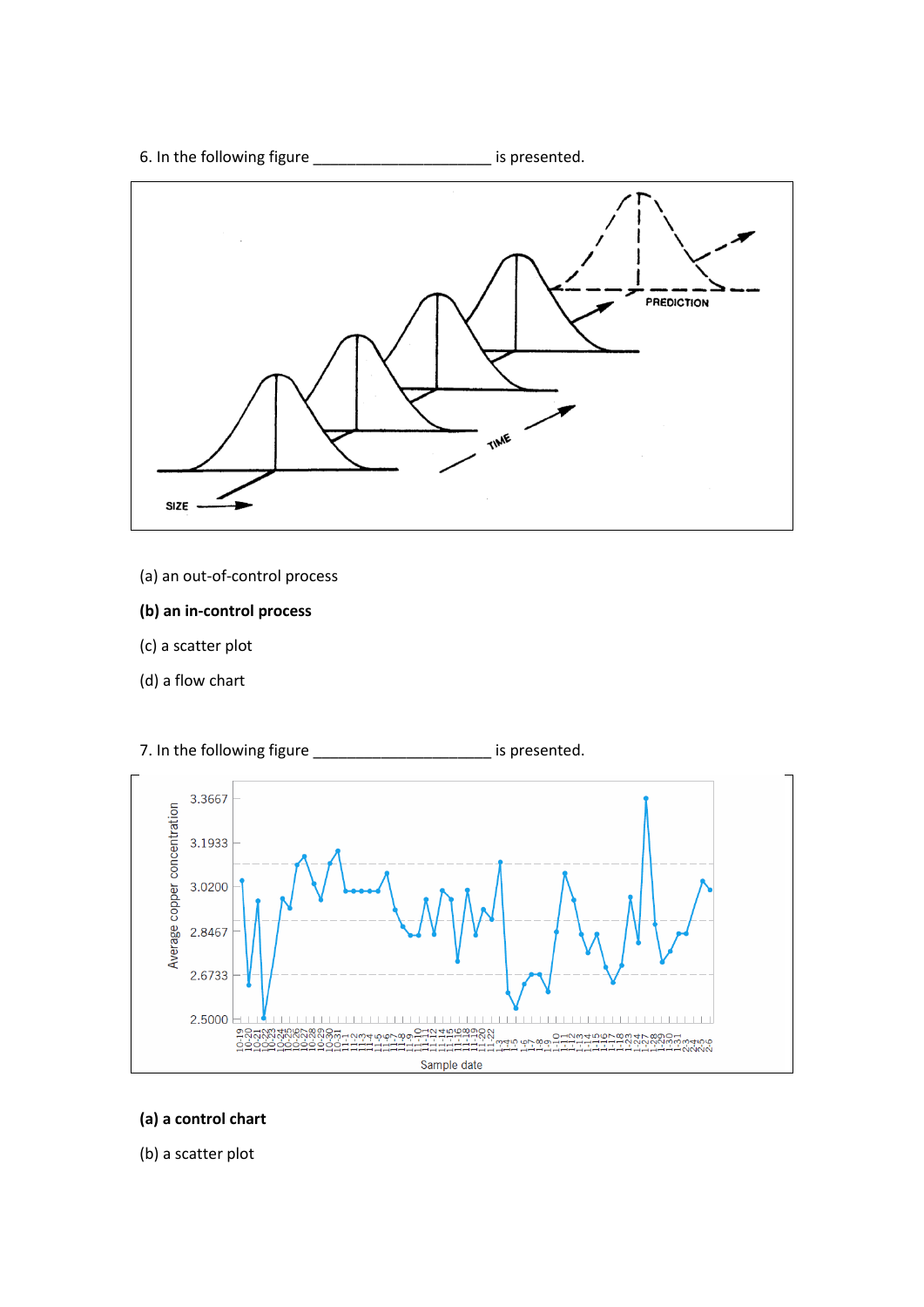- (c) a run chart
- (d) a pre-control chart



- **(a) a symmetrical distribution**
- (b) a skewed distribution
- (c) a bivariate distribution
- (d) a multivariate distribution
- 9. In the following figure \_\_\_\_\_\_\_\_\_\_\_\_\_\_\_\_\_\_\_\_\_ is presented.



## **(a) a flowchart**

- (b) a fishbone chart
- (c) a scatter plot
- (d) a time series plot

10. In the following figure \_\_\_\_\_\_\_\_\_\_\_\_\_\_\_\_\_\_\_\_\_ is presented.